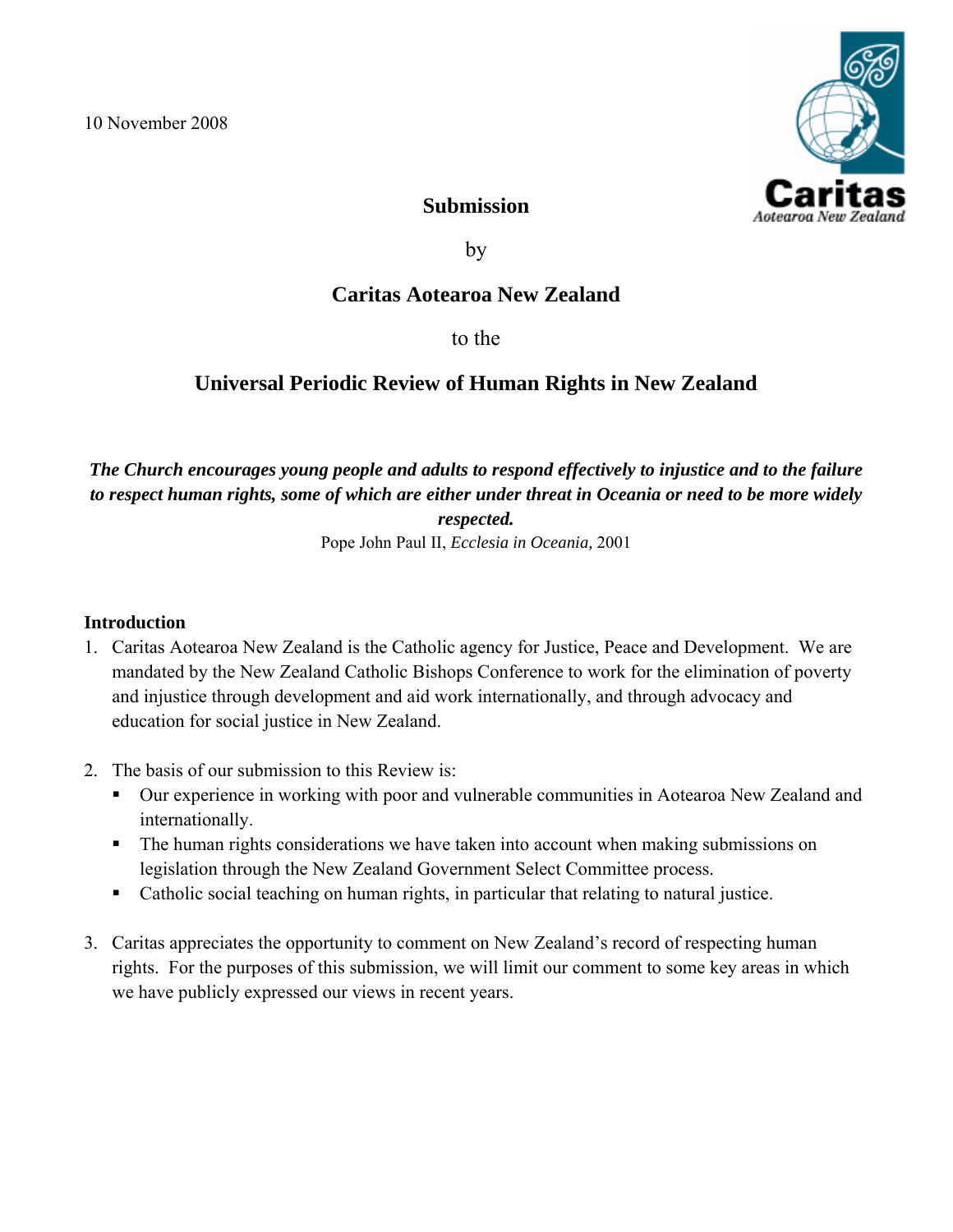#### **Rights of indigenous peoples**

- 4. Catholic voices were among many raised to express concerns that the **Foreshore and Seabed Act** in 2004 was discriminatory. It removed property rights from only one group of New Zealanders – Māori as the original and traditional owners of land.
- 5. The then Attorney-General Margaret Wilson, in her Bill of Rights consideration of the legislation, acknowledged that the Bill was potentially discriminatory because the only rights to title being removed were customary rights - only available on the basis of a claim to be indigenous. However, we strongly disagreed with her view that the discrimination was justified in the circumstances.
- 6. Undoubtedly, this review will receive more detailed submissions on this matter from a range of organizations that are better qualified to explain the circumstances of this legislation. However, it appeared to Caritas and at least another 38 Catholic groups and individuals that made submissions opposing the legislation, that a key issue was the ability of the majority ethnicity to override valid claims of the minority indigenous people.
- 7. New Zealand was one of four countries who voted against the adoption of the **Declaration on the Rights of Indigenous Peoples.** Caritas believes New Zealand should sign and implement this new human rights instrument. We believe that domestic political concerns have overridden the New Zealand government's usually principled approach to human rights matters.

#### **Natural justice and the right to a fair hearing**

- 8. Caritas and the New Zealand Catholic Bishops Conference jointly expressed concern in 2007 at the removal of natural justice provisions in the **Immigration Bill**, which is still before Parliament.
- 9. In our opinion measures such as the extension of the use of undisclosed, classified information, and the limiting of communication between a defendant and a special advocate, very much limit the rights recognised under Article 10 of the Universal Declaration of Human Rights and Article 14 of the Covenant on Civil and Political Rights.
- 10. Again the specific protection provided for natural justice in New Zealand's own Bill of Rights has not proved to be an effective remedy. Like the Foreshore and Seabed legislation, the Immigration Bill also underwent a formal Bill of Rights assessment by the Ministry of Justice, who said "*It is possible to argue that the failure to disclose all information constitutes a prima facie breach of section 27(1) of the Bill of Rights Act".* However, once again they also concluded that the changes were justified in the circumstances.
- 11. Caritas expressed concern that security concern arising from the "war on terror" is not a reason to discard natural justice and human rights standards which have been developed over centuries in response to unjust legal decisions.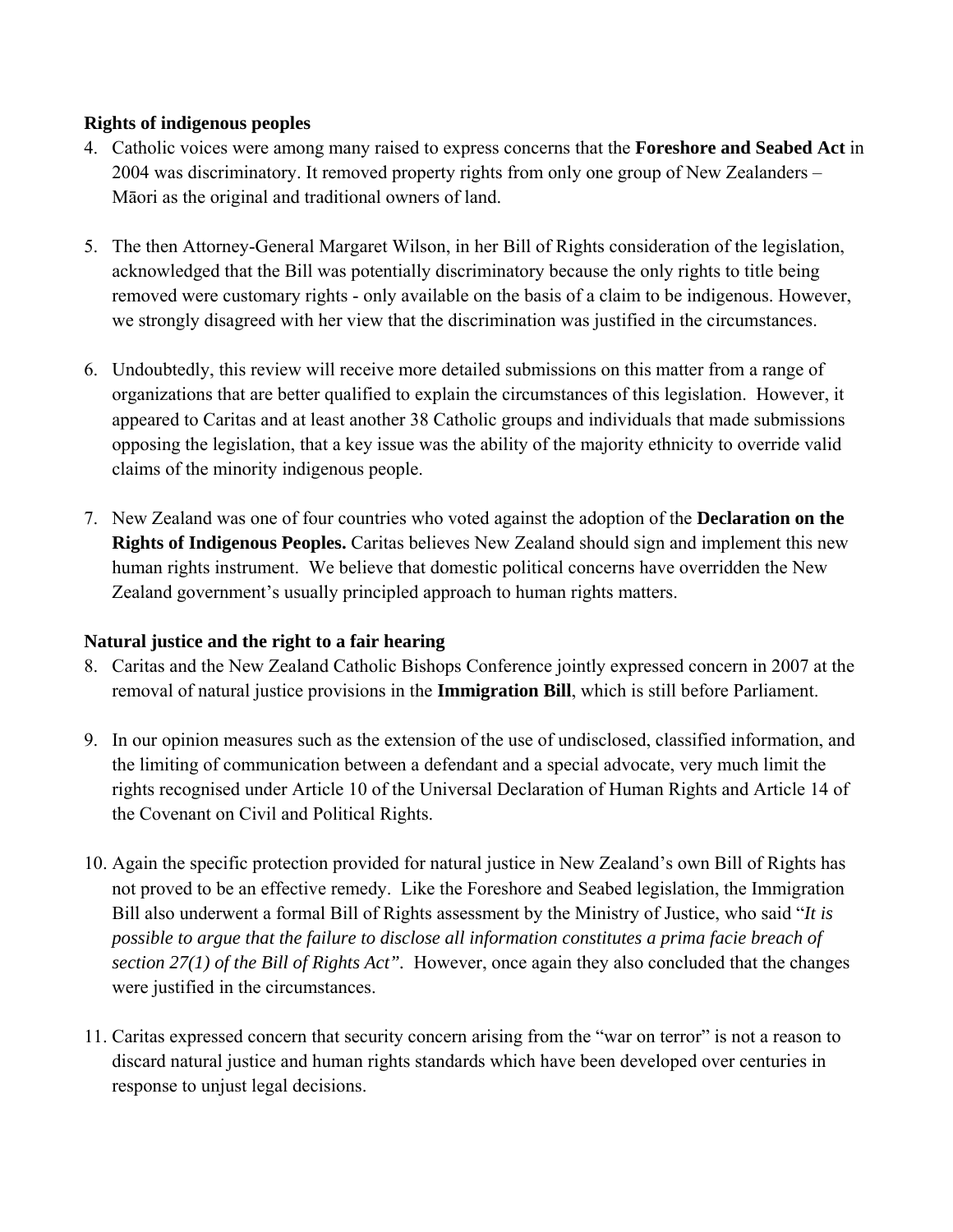12. Similarly, we also expressed concern in the 2007 **Terrorism Suppression Bill** at the removal of a defence provided that organizations that inadvertently funded groups associated with terrorist violence, could defend that if they were able to show that they intended to fund human rights advocacy or education work. Our experience of working in many societies experiencing conflict is that opposition is easily dismissed as "terrorism", but that legal or non-violent channels of raising human rights concerns need to be provided, if there is any chance for long-term reconciliation.

### **Children's rights**

- 13. **Children's work:** Caritas has undertaken some significant research into children's working conditions, to help us contribute to debate around New Zealand's reservation to UNCROC article 32 (2) concerning a minimum age of employment.
- 14. Our surveys in 2003 and 2007 received wide media attention because of the examples they gave of serious areas of concern, including the employment of children in breach of existing legislative protections (for example, children working after 10pm, or children under the age of 15 operating heavy machinery). Serious accidents and other health and safety concerns, extremely low pay rates, and very low levels of contract or union coverage were also areas of concern.
- 15. While the New Zealand government has taken some positive steps this year, such as the extension of health and safety regulations to cover children employed as contractors, Caritas does not accept on the basis of our research that working children are adequately protected by New Zealand's existing legislation and industrial relations framework.
- 16. **Citizenship rights:** Caritas was deeply concerned at the removal of citizenship rights for New Zealand born children of non-residents in the 2004 **Identity Act**. This decision followed some highly publicised cases in which wealthy tourists had travelled to New Zealand solely to give birth so their child would be born a New Zealand citizen.
- 17. However, citizenship rights were also removed from a wider group of children whose parents, while legally working or studying in New Zealand, were not citizens. Caritas expressed concern that some children may end up stateless, as there was no obligation on the country of the parents' origin to grant citizenship, or certainty that parents would follow the necessary processes to register the birth of a child.
- 18. Also, since 2003 Caritas has had some cases in which parents of New Zealand born children were unable to apply for or receive benefit payments as part of their visa requirements. While it might be understood that adults are willing to accept some temporary hardship as the price of migration to New Zealand, the outcomes for the New Zealand born children were very poor. In one case, a child suffered permanent hearing loss during the period that her mother was unable to receive income and could not afford to seek medical help for an ear infection.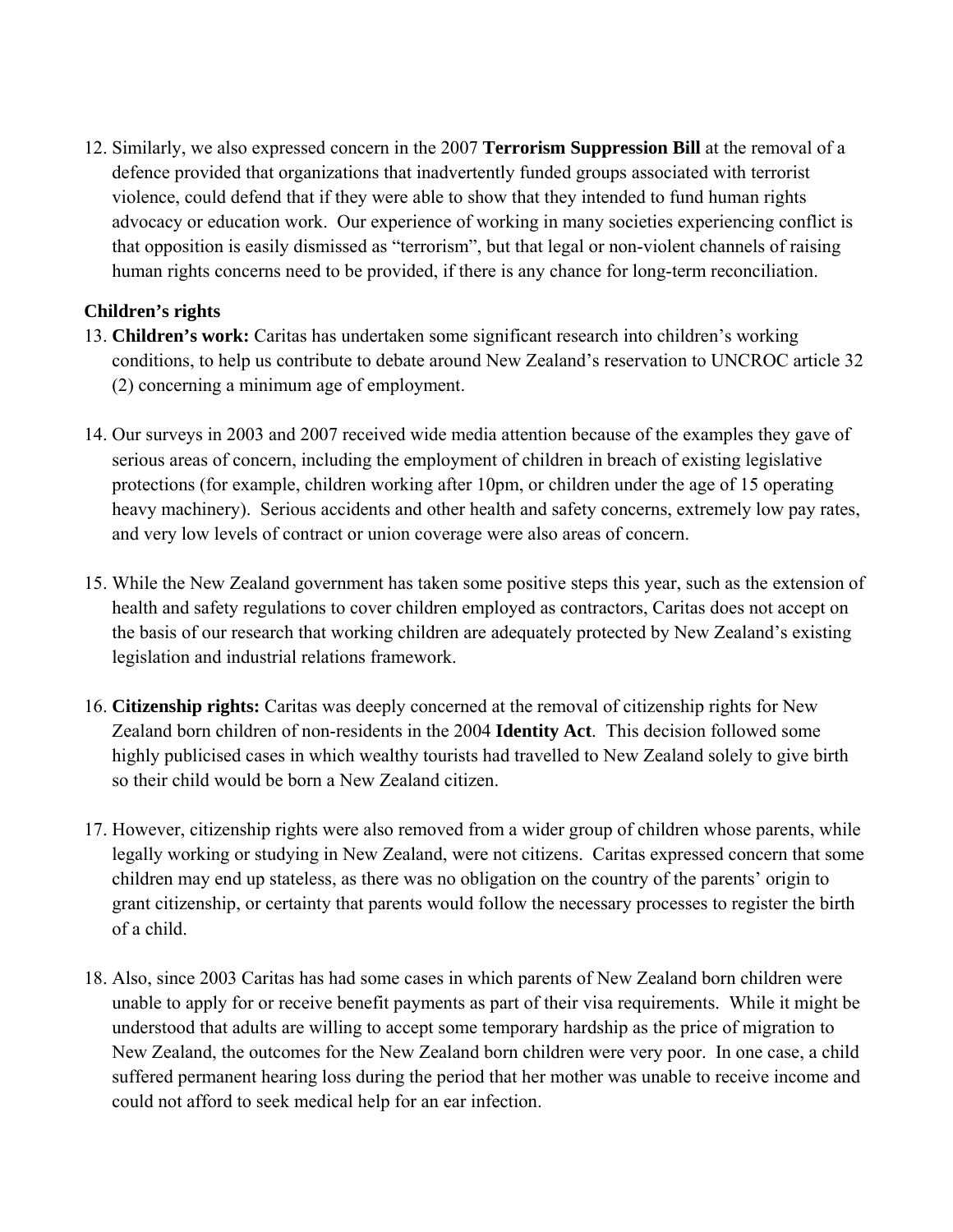### **Workers Rights**

- 19. **Liberalisation of Easter trading hours:** Caritas has joined forces with other Church bodies and unions three times in the past 18 months to defeat two Bills and a government review, which proposed extending retail opening hours into Easter, one of the few remaining public holidays on which retail workers are entitled to some rest. This is an issue for Caritas about both religious freedom, including the ability of families to spend time with each other on religious feastdays, and as a workers' right. It was notable that the public debate focused on the rights of "businesses" to open and the rights of "consumers" to shop, while largely ignoring the rights of workers.
- 20. **Recognition of workers' rights in trade agreements:** Caritas is concerned that in its quest for 'free' (or more aptly named 'preferential') trade agreements with other nations, the New Zealand government tends to lower its expectations of human rights standards lived up to by its trading partners in such agreements. In the most recent example, Caritas expressed concern that labour standards relating to the China-New Zealand Free Trade Agreement (FTA) 2008 were not dealt with directly within the FTA, but through voluntary undertakings that may be made under a - potentially transitory - associated Memorandum of Understanding.
- 21. Neither did the Agreement nor associated documents deal with New Zealand's ability to maintain its ban on products made with prison labour. Caritas also expressed concern at the very unequal situation in workers' rights and working conditions between workers in New Zealand and China.

#### **Rights of people in prisons**

- 22. New Zealand society has been characterised by an increasing public disregard for the welfare and rights of people in our prisons. This is particularly a matter for concern, because as prison numbers have continued to grow, New Zealand now has the second highest per capita rate of imprisonment to the United States.
- 23. Revelations of prison abuse in guards in early 2005, through an order for compensation to be paid to abused prisoners, did not result in a public outcry about the extent of prison abuse revealed. Instead the government introduced the **Victims and Prisoners' Claims Act** which restricted the ability of prison inmates to receive compensation for abuses received while in the care of the Crown, and additionally provided for any compensation that was in fact paid, to be able to be claimed by victims of crime.
- 24. Additional human rights concerns were to be found in this year's **Corrections Amendment Bill** which, while thankfully providing that communion wine could be used in prisons, however further restricted private communication, and proposed that prisoners could be detained past their release dates in a civil emergency. While Caritas accepted that some restrictions of movement may be inevitable in a civil defence situation, we did not accept that this would provide a blanket reason to continue to detain prisoners past their release date, especially if their freedom could assist the survival of their own families.